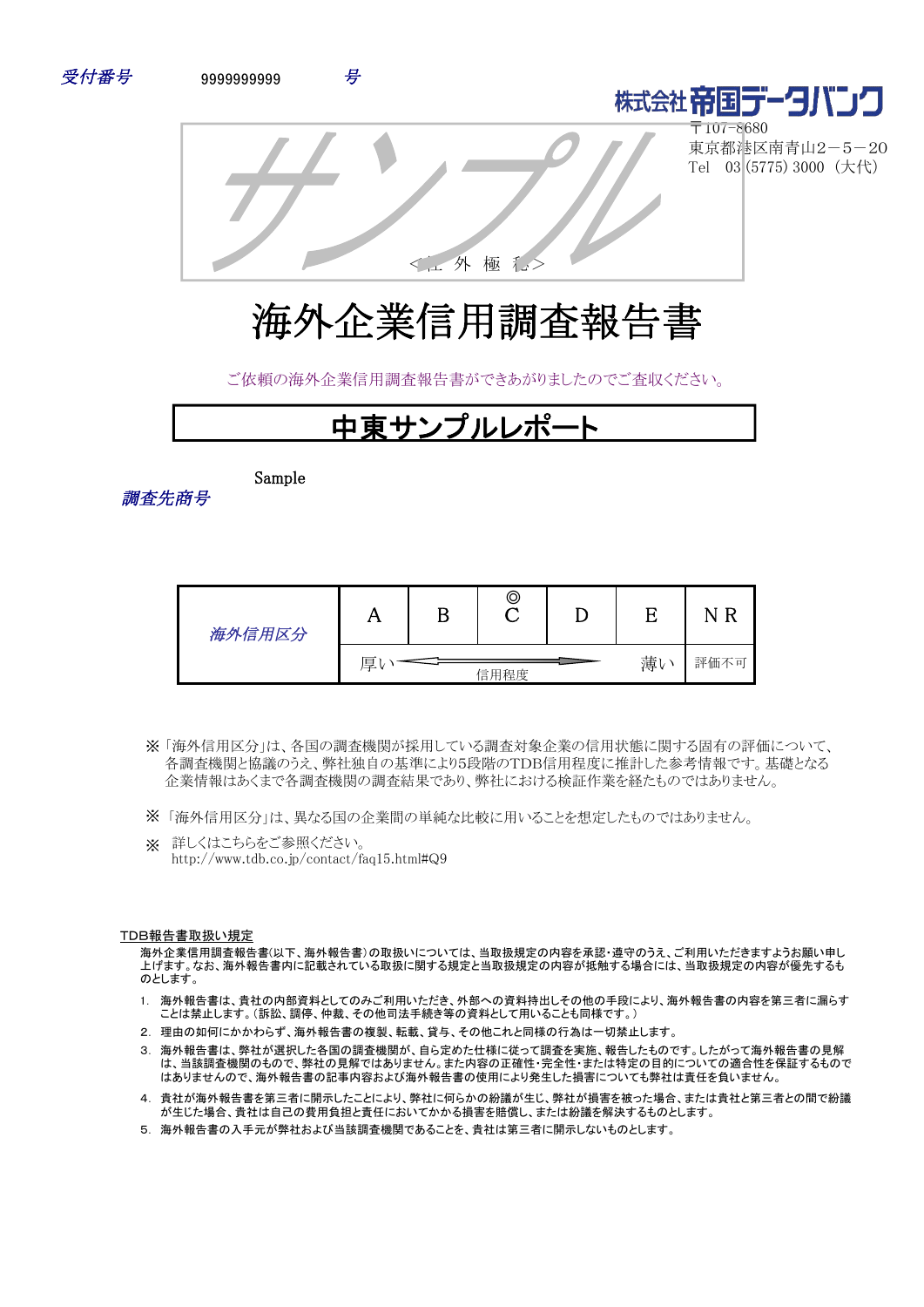# **ABC TRADING L L C**

#### **ORDER DETAILS**

| <b>TYPE OF REPORT</b> | BUSINESS INFORMATION / CREDIT REPORT | <b>RIME ID</b> | 2345678 | <b>CLIENT REFERENCE</b> | 190XXXXXX |
|-----------------------|--------------------------------------|----------------|---------|-------------------------|-----------|
| <b>DATE OF REPORT</b> | 07/10/2018                           |                |         |                         |           |

#### **CREDIT ASSESSMENT**

| <b>SOE</b>                          | <b>AA</b>                            | $\mathbf{A}$                         | <b>BB</b>                               | B                                                    | $\mathbf{C}$    | <b>NB</b>           | <b>NN</b>                          | <b>NO</b>                         |
|-------------------------------------|--------------------------------------|--------------------------------------|-----------------------------------------|------------------------------------------------------|-----------------|---------------------|------------------------------------|-----------------------------------|
| <b>STATE OWNED</b><br><b>ENTITY</b> | <b>HIGH CREDIT</b><br><b>QUALITY</b> | <b>GOOD CREDIT</b><br><b>QUALITY</b> | <b>AVERAGE CREDIT</b><br><b>QUALITY</b> | <b>BELOW</b><br><b>AVERAGE CREDIT CREDIT QUALITY</b> | <b>VERY LOW</b> | <b>NEW BUSINESS</b> | <b>INSUFFICIENT</b><br><b>DATA</b> | NO CREDIT TO<br><b>BE GRANTED</b> |
|                                     |                                      |                                      |                                         | <b>QUALITY</b>                                       |                 |                     |                                    |                                   |
| Supported by the Very Low Risk of   |                                      | Low Risk of                          |                                         | Moderate Risk of Increased Risk of                   | High Risk of    | Monitor Future      | Insufficient for a                 | Negative Data                     |
| Government                          | <b>Credit Default</b>                | Credit Default                       | Credit Default                          | Credit Default                                       | Credit Default  | Progress            | Credit<br>Assessment               |                                   |
|                                     |                                      |                                      |                                         |                                                      |                 |                     |                                    |                                   |
| <b>Recommended Credit</b>           |                                      | 1, XXX, XXX USD (Consolidated)       |                                         | <b>Requested Credit</b>                              |                 | <b>USD</b>          |                                    |                                   |
|                                     |                                      |                                      |                                         |                                                      |                 |                     |                                    |                                   |

**Country Risk Score** 23/06/2017) 2 (Source: Organization for Economic Cooperation and Development. Scale: 1 low risk - 7 high risk, Last Updated 23/06/2017)

#### **INVESTIGATION SYNOPSIS**

| <b>INVESTIGATION RESULTS</b>                                                             |            |                    |                                         |  |  |
|------------------------------------------------------------------------------------------|------------|--------------------|-----------------------------------------|--|--|
| Report Date                                                                              | 07/10/2018 | Person Interviewed | Mr. XXXX XXXX (Finance Manager - Group) |  |  |
| Subject has cooperated with local reporters. Full financials are included in the report. |            |                    |                                         |  |  |

| <b>KEY DATA</b>          |                                     |                           |     |                   |                                               |
|--------------------------|-------------------------------------|---------------------------|-----|-------------------|-----------------------------------------------|
| <b>REGISTRATION NBR.</b> | N/A                                 | <b>NBR OF EMPLOYEES</b>   | 5   | <b>TURNOVER</b>   | XXX,XXX,XXX AED<br>(31/12/2017, Consolidated) |
| <b>REGISTRATION DATE</b> | 18/01/2000                          | <b>AUTHORIZED CAPITAL</b> | N/A | <b>NET PROFIT</b> | XX,XXX,XXX AED<br>(31/12/2017, Consolidated)  |
| <b>LEGAL FORM</b>        | LIMITED LIABILITY<br><b>COMPANY</b> | <b>ISSUED CAPITAL</b>     | N/A | <b>NET WORTH</b>  | XX,XXX,XXX AED<br>(31/12/2017, Consolidated)  |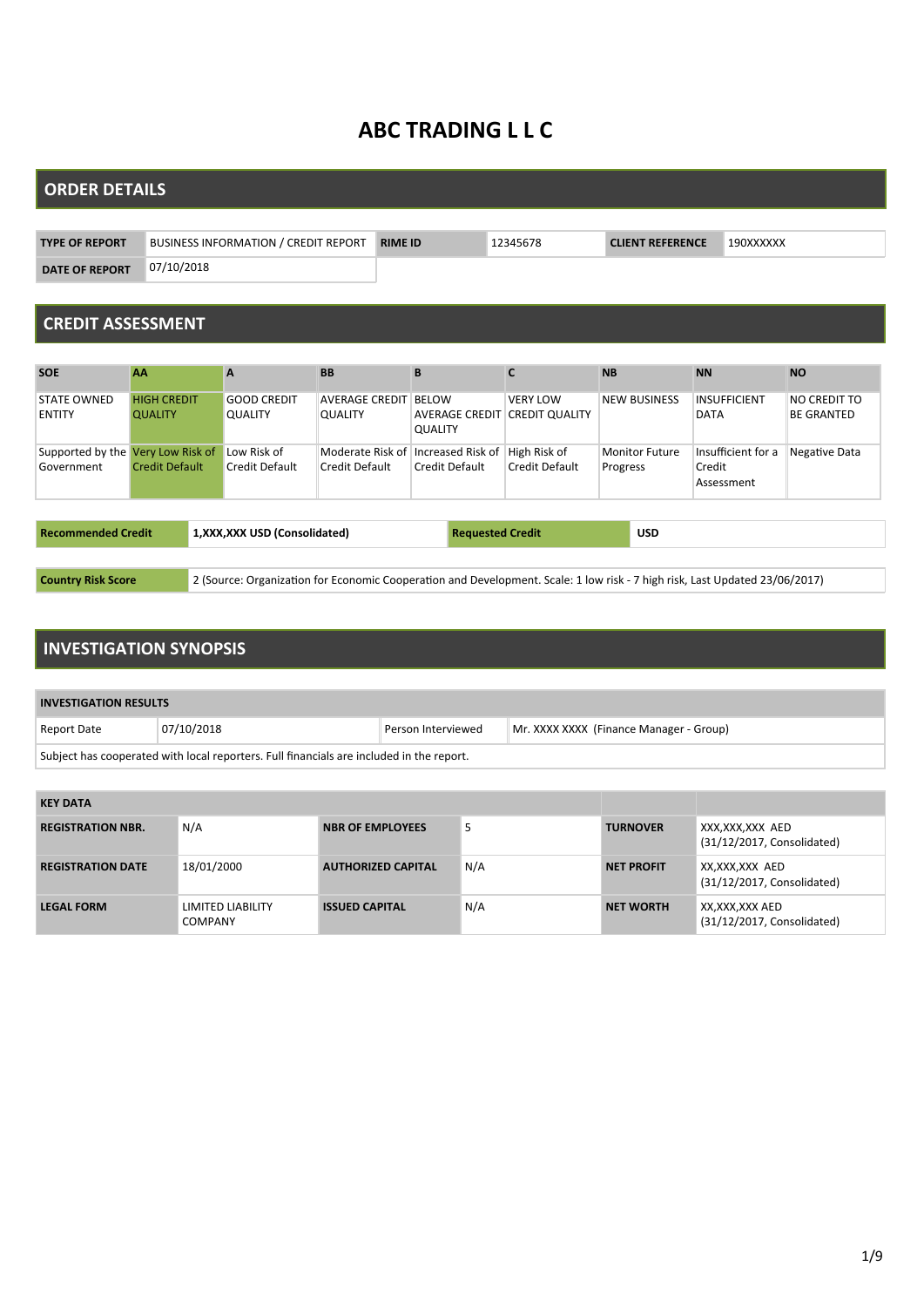#### **ORIGINAL INVESTIGATION DETAILS**

| <b>COMPANY NAME</b>           | <b>ABC Trading LLC</b>                                                                                                                                           |
|-------------------------------|------------------------------------------------------------------------------------------------------------------------------------------------------------------|
| <b>ADDRESS</b>                | Office #XXX, Business Tower D, XXXX Street, Abu Dhabi, UAE, United Arab Emirates                                                                                 |
| <b>TELEPHONE NUMBER(S)</b>    | XXX XXXX XXXX                                                                                                                                                    |
|                               |                                                                                                                                                                  |
| <b>INVESTIGATION COMMENTS</b> | Subject is registered as "ABC Trading LLC" & not as mentioned in the enquiry. Telephone<br>number "XXXXXXXXXXXXX" mentioned in the enguiry belongs to "ABC DMCC" |

#### **CONTACT DETAILS**

| <b>COMPANY NAME</b>                    | <b>ABC Trading LLC</b>                                                           | Abu Dhabi Chamber of Commerce and Industry |  |  |  |
|----------------------------------------|----------------------------------------------------------------------------------|--------------------------------------------|--|--|--|
| <b>HEADQUARTER ADDRESS</b>             | Office #XXX, Business Tower D, XXXX Street, Abu Dhabi, UAE, United Arab Emirates |                                            |  |  |  |
| <b>POSTAL ADDRESS</b>                  | P.O. Box: XXXXXX, Abu Dhabi                                                      |                                            |  |  |  |
| <b>EMAIL</b>                           | sales@abctradingllc.com                                                          |                                            |  |  |  |
| <b>WEBSITE</b>                         | www.abctradingllc.com                                                            |                                            |  |  |  |
|                                        |                                                                                  |                                            |  |  |  |
| <b>HQ PREMISES DETAILS</b>             | <b>TENURE: Rents</b>                                                             |                                            |  |  |  |
|                                        | DESCRIPTION: Office(s)                                                           |                                            |  |  |  |
| <b>LOCATION: Central Business Area</b> |                                                                                  |                                            |  |  |  |

### **REGISTRATION & LEGAL DETAILS**

"\*Companies are obliged to be registered with the local "Department of Economic Development" or with the Local "Free Zone Authorities" (for Free Zone Entities). *RegistraƟon with the local "Chamber of Commerce" is opƟonal.*

|                                 | <b>DATA</b>                     | <b>SOURCE</b>                              |
|---------------------------------|---------------------------------|--------------------------------------------|
| <b>TRADE LICENSE NBR</b>        | CN-XXXXXXX                      | Abu Dhabi Chamber of Commerce and Industry |
| <b>REGISTRATION DATE</b>        | 18/01/2000                      | Abu Dhabi Chamber of Commerce and Industry |
| <b>REGISTRATION PERIOD ENDS</b> | 04/04/2019                      | Abu Dhabi Chamber of Commerce and Industry |
| <b>LEGAL FORM</b>               | LIMITED LIABILITY COMPANY       | Abu Dhabi Chamber of Commerce and Industry |
| <b>REGISTRATION TOWN</b>        | Abu Dhabi                       | Abu Dhabi Chamber of Commerce and Industry |
| <b>REGISTERED ADDRESS</b>       | Abu Dhabi, United Arab Emirates | Abu Dhabi Chamber of Commerce and Industry |
| <b>VAT NBR</b>                  | XXXXXXXXXXXXX                   | Subject Company                            |

### **CAPITAL**

Information is not publicly available from official sources / or applicable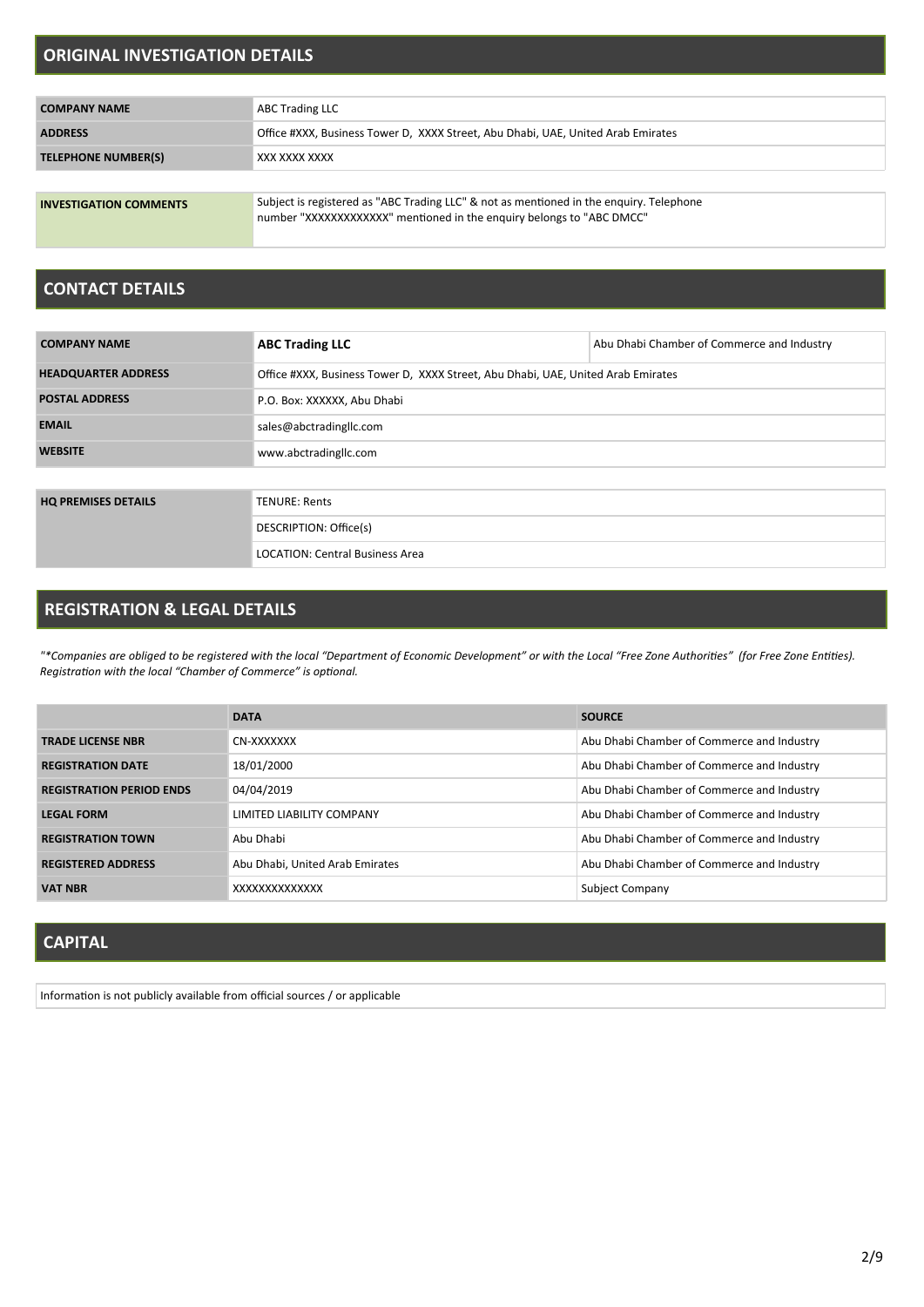# **OWNERSHIP**

| <b>NAME</b>       | %      | <b>TITLE</b>                | <b>DATA</b>            |
|-------------------|--------|-----------------------------|------------------------|
| MR. XXXXXX XXXXXX | 51.00% | <b>Type Of Owner</b>        | <b>SHAREHOLDER</b>     |
|                   |        | <b>Owner's Name Source:</b> | <b>Subject Company</b> |
|                   |        | <b>Ownership % Source:</b>  | <b>Subject Company</b> |
|                   |        | Database ID:                | XXXXXX                 |

| <b>COMPANY NAME</b> | %      | <b>TITLE</b>                | <b>DATA</b>                                                                                    |
|---------------------|--------|-----------------------------|------------------------------------------------------------------------------------------------|
| <b>ABC DMCC</b>     | 49.00% | <b>Type Of Owner</b>        | <b>SHAREHOLDER</b>                                                                             |
|                     |        | <b>Owner's Name Source:</b> | Subject Company                                                                                |
|                     |        | <b>Ownership % Source:</b>  | Subject Company                                                                                |
|                     |        | <b>Shares Transferred:</b>  | Telephone number - XXXX-XXXXXXX                                                                |
|                     |        | <b>Address:</b>             | P.O. Box-XXXXXX Plot SXXXXX, Street XX, Jebel Free Zone - South<br>Dubai, United Arab Emirates |
|                     |        | <b>Registration No:</b>     | <b>DMCCXXXX</b>                                                                                |
|                     |        | <b>Registration Date:</b>   | 10/01/2001                                                                                     |
|                     |        | Website / Activities:       | www.abcdmcc.com                                                                                |
|                     |        | Database ID:                | XXXXXXXX                                                                                       |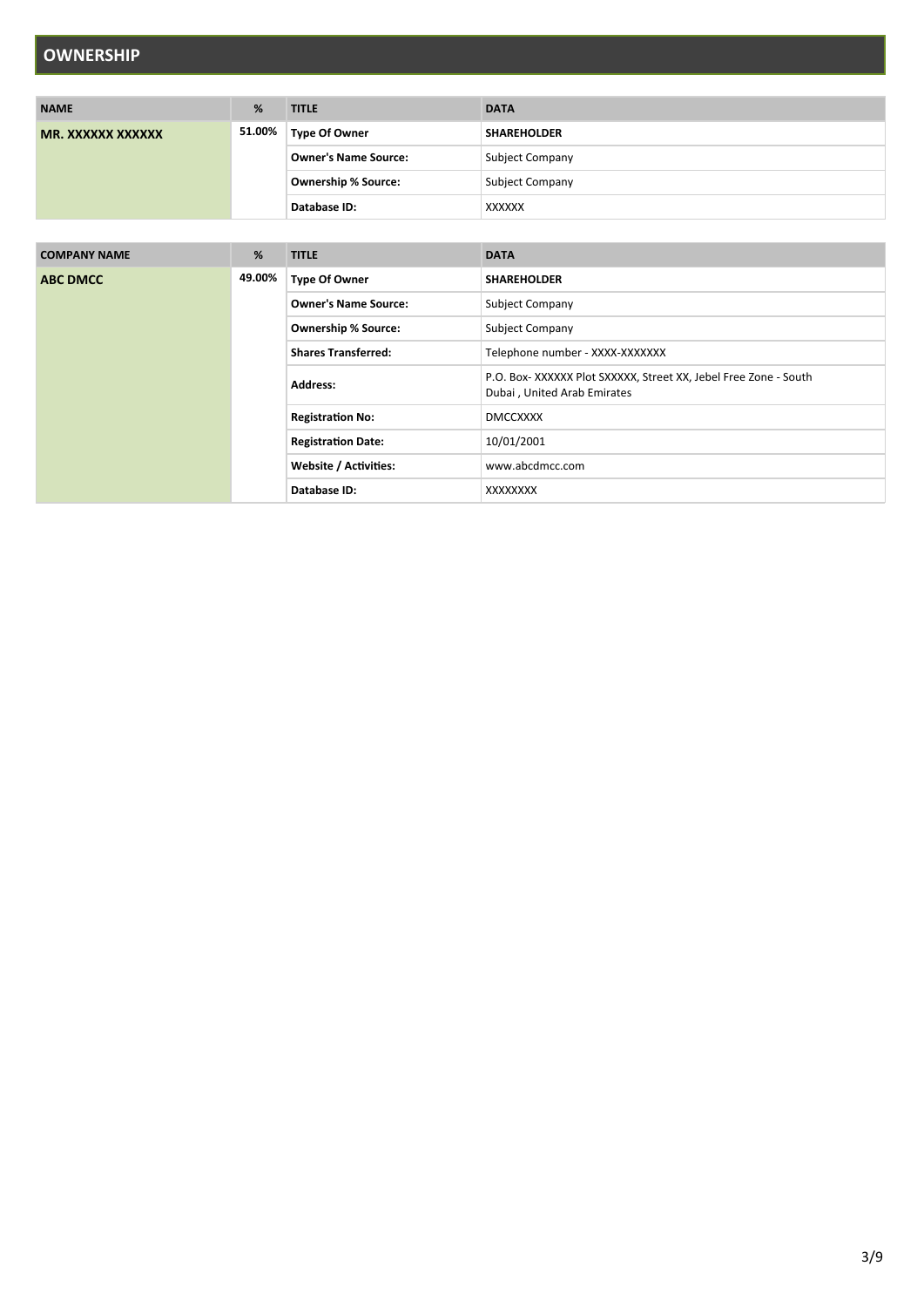## **PRINCIPALS**

| <b>NAME</b>       | <b>TITLE</b>                    | <b>DATA</b>            |
|-------------------|---------------------------------|------------------------|
| MR. XXXXXX XXXXXX | Position:                       | <b>LOCAL SPONSOR</b>   |
|                   | <b>Principal's Name Source:</b> | <b>Subject Company</b> |
|                   | Nationality:                    | <b>UAE National</b>    |
|                   | Database ID:                    | XXXXXX                 |

| <b>NAME</b>       | <b>TITLE</b>                    | <b>DATA</b>            |
|-------------------|---------------------------------|------------------------|
| MR. XXXXXX XXXXXX | Position:                       | <b>DIRECTOR</b>        |
|                   | <b>Principal's Name Source:</b> | <b>Subject Company</b> |
|                   | Nationality:                    | Indian                 |
|                   | Database ID:                    | XXXXXX                 |

| <b>NAME</b>       | <b>TITLE</b>                    | <b>DATA</b>                                                     |
|-------------------|---------------------------------|-----------------------------------------------------------------|
| MR. XXXXXX XXXXXX | Position:                       | <b>FINANCE MANAGER - GROUP</b>                                  |
|                   | <b>Principal's Name Source:</b> | <b>Subject Company</b>                                          |
|                   | Notes:                          | Mobile # XXXXXXXXXXX / Email: XXXXX@abctradingllc.com / Ext: XX |
|                   | Nationality:                    | Indian                                                          |
|                   | Database ID:                    | XXXXXX                                                          |

| <b>NAME</b>       | <b>TITLE</b>             | <b>DATA</b>     |
|-------------------|--------------------------|-----------------|
| MR. XXXXXX XXXXXX | Position:                | <b>DIRECTOR</b> |
|                   | Principal's Name Source: | Subject Company |
|                   | <b>Nationality:</b>      | Indian          |
|                   | Database ID:             | <b>XXXXXX</b>   |

## **RELATED CONCERNS**

| <b>COMPANY NAME</b>        | % | <b>TITLE</b>                 | <b>DATA</b>                                                                  |
|----------------------------|---|------------------------------|------------------------------------------------------------------------------|
| <b>XXX MIDDLE EAST FZE</b> |   | <b>Type Of Relation:</b>     | <b>AFFILIATE</b>                                                             |
|                            |   | Source:                      | <b>Subject Company</b>                                                       |
|                            |   | <b>Address:</b>              | Plot XXX, Street XX, Jebel Free Zone - South, Dubai, United<br>Arab Emirates |
|                            |   | <b>Registration Number:</b>  | N/A                                                                          |
|                            |   | <b>Relationship Through:</b> | Related through common owners                                                |
|                            |   | Database ID:                 | XXXXXXXX                                                                     |
|                            |   | Notes:                       | Tel.XXXXXXXXXX<br>Fax XXXXXXXXXXX<br>Makani#\$ORCNXXXXXXXXXX                 |

| <b>NY NAME</b><br><b>COMPAN</b> | <b>TITLE</b> | $\blacksquare$ |
|---------------------------------|--------------|----------------|
|---------------------------------|--------------|----------------|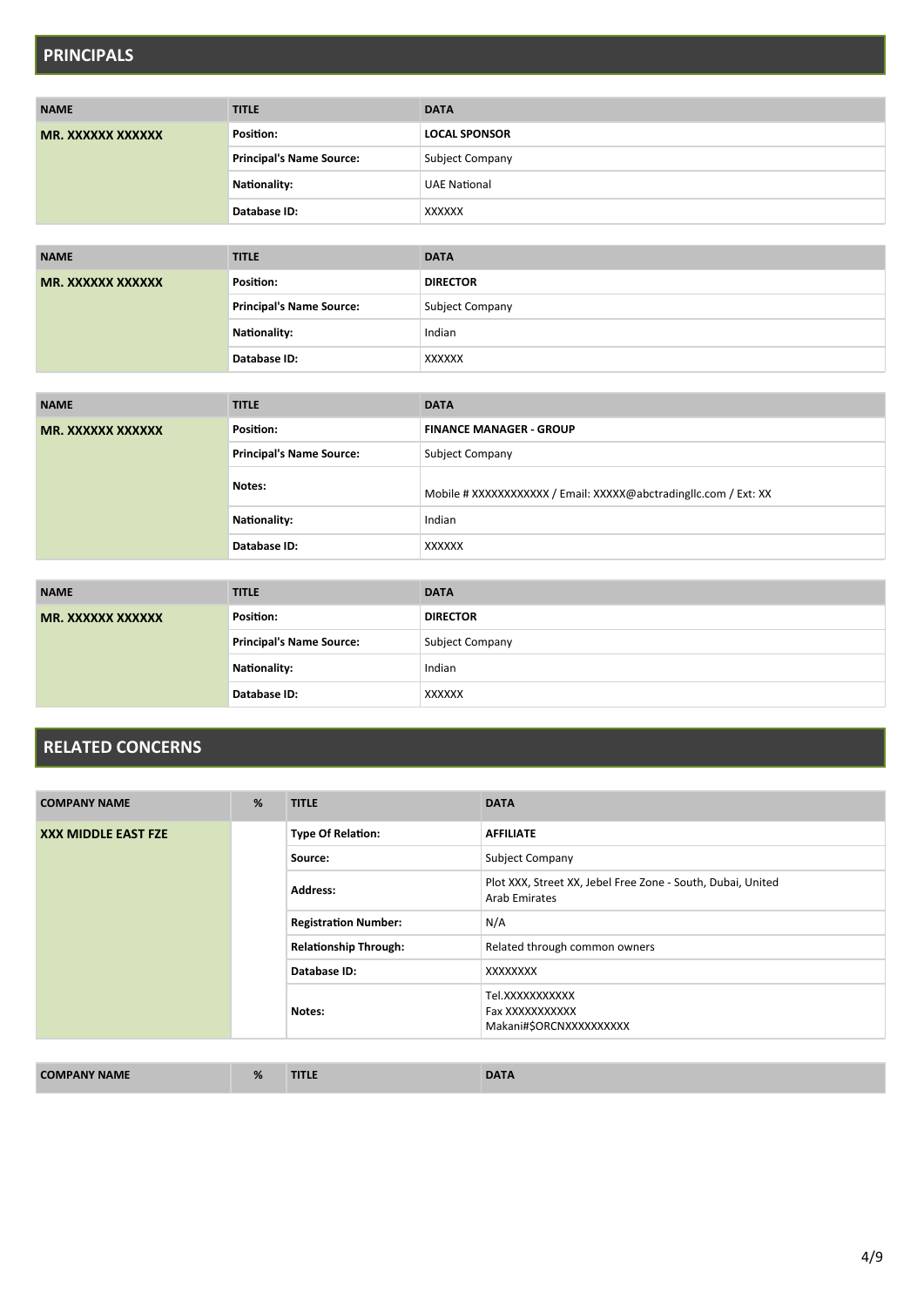| XXXXXXX XXXXXXX | <b>Type Of Relation:</b>     | <b>AFFILIATE</b>              |
|-----------------|------------------------------|-------------------------------|
|                 | Source:                      | <b>Subject Company</b>        |
|                 | <b>Address:</b>              | NOT AVAILABLE, Qatar          |
|                 | <b>Registration Number:</b>  | N/A                           |
|                 | <b>Relationship Through:</b> | Related through common owners |
|                 | Database ID:                 | XXXXXXXX                      |

| <b>COMPANY NAME</b>              | % | <b>TITLE</b>                 | <b>DATA</b>                   |
|----------------------------------|---|------------------------------|-------------------------------|
| <b>GENERAL TRADING &amp; XXX</b> |   | <b>Type Of Relation:</b>     | <b>AFFILIATE</b>              |
|                                  |   | Source:                      | <b>Subject Company</b>        |
|                                  |   | <b>Address:</b>              | NOT AVAILABLE, Kuwait         |
|                                  |   | <b>Registration Number:</b>  | N/A                           |
|                                  |   | <b>Relationship Through:</b> | Related through common owners |
|                                  |   | Database ID:                 | XXXXXXXX                      |

| <b>COMPANY NAME</b>       | % | <b>TITLE</b>                 | <b>DATA</b>                   |
|---------------------------|---|------------------------------|-------------------------------|
| XXXX SAUDI ARABIA CO. LLC |   | <b>Type Of Relation:</b>     | <b>AFFILIATE</b>              |
|                           |   | Source:                      | <b>Subject Company</b>        |
|                           |   | <b>Address:</b>              | NOT AVAILABLE, Saudi Arabia   |
|                           |   | <b>Registration Number:</b>  | N/A                           |
|                           |   | <b>Relationship Through:</b> | Related through common owners |
|                           |   | Database ID:                 | XXXXXXXX                      |

| <b>COMPANY NAME</b> | % | <b>TITLE</b>                | <b>DATA</b>            |
|---------------------|---|-----------------------------|------------------------|
| <b>XXXXXXX LLC</b>  |   | <b>Type Of Relation:</b>    | <b>AFFILIATE</b>       |
|                     |   | Source:                     | <b>Subject Company</b> |
|                     |   | <b>Address:</b>             | Oman                   |
|                     |   | <b>Registration Number:</b> | N/A                    |
|                     |   | Database ID:                | XXXXXXXX               |

| <b>COMPANY NAME</b>     | % | <b>TITLE</b>                 | <b>DATA</b>                            |
|-------------------------|---|------------------------------|----------------------------------------|
| <b>XXXXXXXX GENERAL</b> |   | <b>Type Of Relation:</b>     | <b>AFFILIATE</b>                       |
| <b>TRADING (LLC)</b>    |   | Source:                      | <b>Subject Company</b>                 |
|                         |   | <b>Address:</b>              | P.O.Box: XXXXXXX, United Arab Emirates |
|                         |   | <b>Registration Number:</b>  | N/A                                    |
|                         |   | <b>Relationship Through:</b> | Related through common owners          |
|                         |   | <b>Related Via</b>           | Trade License# XXXXXX                  |
|                         |   | Database ID:                 | <b>XXXXXXXX</b>                        |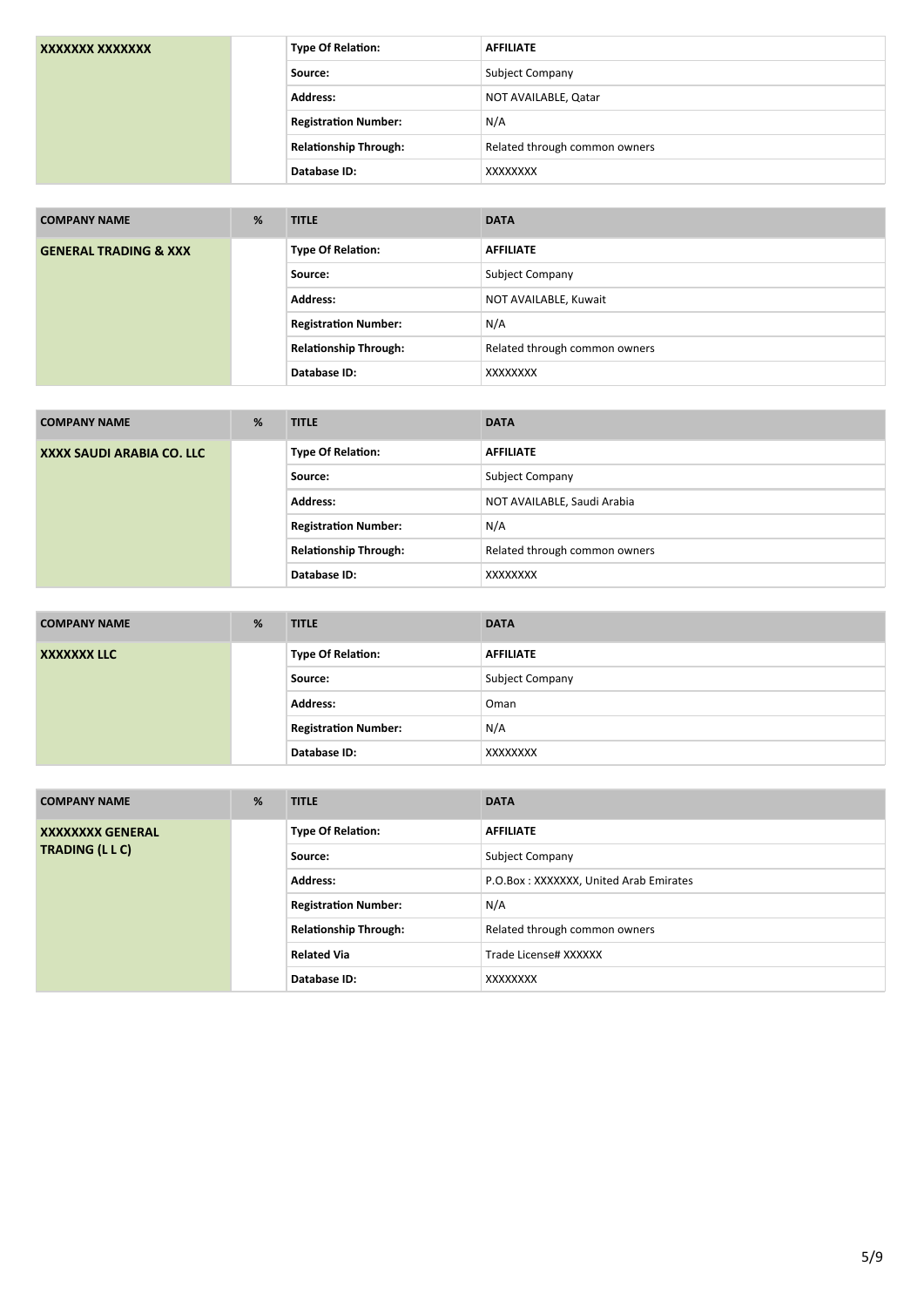# **OPERATIONS - GENERAL EMPLOYEES AS AT (MONTH/YEAR) COMPANY EMPLOYEES GROUP EMPLOYEES ADDITIONAL INFORMATION**  $10/2018$  5 75 - 75

| <b>NACE CODES</b> | <b>CODE</b> | <b>DESCRIPTION</b>             | <b>COMMENTS</b>                                                                                                                                                                                                                                                                  |
|-------------------|-------------|--------------------------------|----------------------------------------------------------------------------------------------------------------------------------------------------------------------------------------------------------------------------------------------------------------------------------|
|                   | <b>XXXX</b> | Wholesale of chemical products | - Wholesale of industrial chemicals:<br>aniline, printing ink, essential oils,<br>industrial gases, chemical glues,<br>colouring matter, synthetic resin,<br>methanol, paraffin, scents and<br>flavourings, soda, industrial salt, acids<br>and sulphurs, starch derivates, etc. |

| LINE OF BUSINESS | <b>BASED ON INTERVIEW / REPORTER COMMENTS</b>                                              |
|------------------|--------------------------------------------------------------------------------------------|
|                  | Subject is involved in Chemical Trading, Synthetic & Oil Well Chemicals Wholesale Trading. |

#### **OPERATIONS - PURCHASES**

| <b>IMPORTS</b>         | IMPORT / %                    | Subject Imports 50%           |
|------------------------|-------------------------------|-------------------------------|
|                        | <b>IMPORTS FROM</b>           | China / Europe / India        |
|                        | <b>ADDITIONAL INFORMATION</b> | Advance Payment               |
|                        |                               |                               |
| <b>LOCAL PURCHASES</b> | <b>LOCAL PURCHASES / %</b>    | Subject purchases locally 50% |
|                        | <b>PAYMENT TERMS</b>          | open account                  |

#### **OPERATIONS - SALES**

| <b>LOCAL SALES</b>            | LOCAL SALES / %     | Subject sells locally 100% |
|-------------------------------|---------------------|----------------------------|
|                               |                     |                            |
| <b>ADDITIONAL INFORMATION</b> | OIL & GAS COMPANIES |                            |

#### **BANKERS**

| <b>XXX XXX COMMERCIAL</b><br><b>BANK</b> | <b>BRANCH</b>  | Abu Dhabi                   |
|------------------------------------------|----------------|-----------------------------|
|                                          | <b>ADDRESS</b> | <b>United Arab Emirates</b> |
|                                          |                |                             |
| <b>XXXXXXXX BANK</b>                     | <b>BRANCH</b>  | Abu Dhabi                   |
|                                          | <b>ADDRESS</b> | <b>United Arab Emirates</b> |
|                                          |                |                             |
| XXXX XXXXXX BANK                         | <b>BRANCH</b>  | Abu Dhabi                   |
|                                          | <b>ADDRESS</b> | <b>United Arab Emirates</b> |

#### **FINANCIAL STATEMENTS**

*\*Only the companies listed on the "Dubai Financial Market (DFM)" / "Abu Dhabi Securities (ADX)"/ "Securities & Commodities Authority (SCA)" are required to publish their financial accounts.*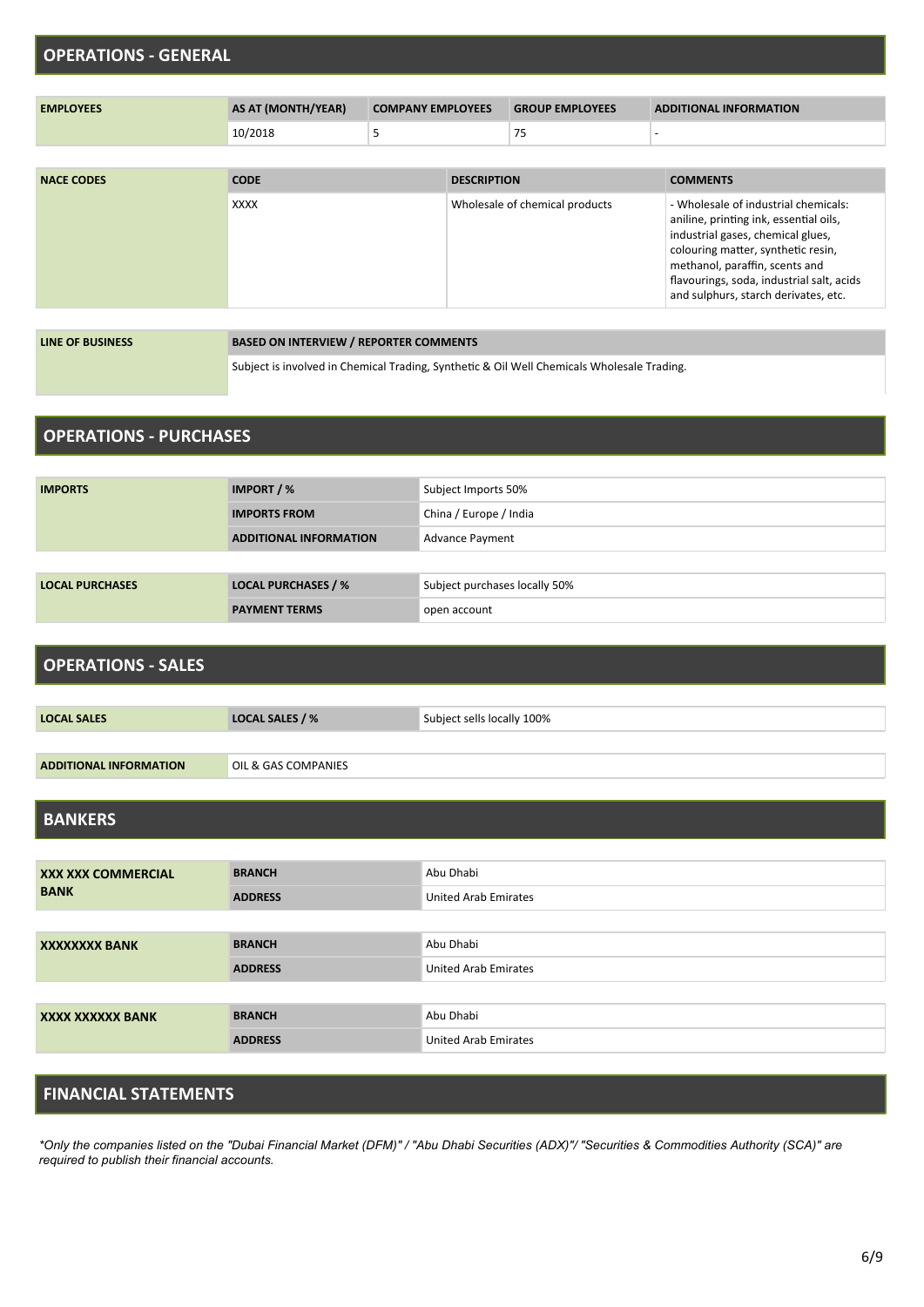| <b>PERIOD</b>        | <b>PERIOD ENDED</b>                                                     | <b>FIGURES ARE:</b>                    | <b>SOURCE</b>                | <b>DATE OBTAINED</b>              | <b>ADDITIONAL INFO</b>                                                                                                                               |                                                                                                                                                      |
|----------------------|-------------------------------------------------------------------------|----------------------------------------|------------------------------|-----------------------------------|------------------------------------------------------------------------------------------------------------------------------------------------------|------------------------------------------------------------------------------------------------------------------------------------------------------|
| Fiscal               | 31/12/2017<br>Actual / Consolidated<br><b>Statements</b><br>Subject Co. |                                        | Copy of Financial            | 07/10/2018                        | <b>Accounts Obtained</b><br>From:                                                                                                                    | Mr. XXXX XXXX / Finance Manager -<br>Group                                                                                                           |
|                      |                                                                         | Obtained from                          |                              | Comments:                         | The consolidated financial information<br>mentioned in the report is for the<br>subject + XXXXXXXXXX DMCC & affiliate<br>"XXXXXXXXX Middle East FZE" |                                                                                                                                                      |
| 31/12/2016<br>Fiscal | Actual / Consolidated                                                   | Copy of Financial<br><b>Statements</b> | 07/10/2018                   | <b>Accounts Obtained</b><br>From: | Mr. XXXX XXXX / Finance Manager -<br>Group                                                                                                           |                                                                                                                                                      |
|                      |                                                                         |                                        | Obtained from<br>Subject Co. |                                   | Comments:                                                                                                                                            | The consolidated financial information<br>mentioned in the report is for the<br>subject + XXXXXXXXXX DMCC & affiliate<br>"XXXXXXXXX Middle East FZE" |

| <b>BALANCE SHEET</b>                        | <b>CONSOLIDATED ACCOUNTS</b><br>As at 31/12/2017<br>In (AED)<br><b>Audited</b> | <b>CONSOLIDATED ACCOUNTS</b><br>As at 31/12/2016<br>In (AED)<br><b>Audited</b> |
|---------------------------------------------|--------------------------------------------------------------------------------|--------------------------------------------------------------------------------|
| <b>ASSETS</b>                               |                                                                                |                                                                                |
| <b>Non-Current Assets</b>                   |                                                                                |                                                                                |
| Property, Plant & Equipment                 | XX,XXX,XXX                                                                     | XX,XXX,XXX                                                                     |
| Other Intangible Assets                     | XXX, XXX                                                                       | XXX,XXX                                                                        |
| <b>Total Non-Current Assets</b>             | XX,XXX,XXX                                                                     | XX,XXX,XXX                                                                     |
| <b>Current Assets</b>                       |                                                                                |                                                                                |
| Inventory                                   | XX, XXX, XXX                                                                   | XX,XXX,XXX                                                                     |
| Debtors & Accounts Receivables              | XX,XXX,XXX                                                                     | XX,XXX,XXX                                                                     |
| <b>Other Receivables</b>                    | X, XXX, XXX                                                                    | X,XXX,XXX                                                                      |
| Loans Receivables from Related<br>Companies | X,XXX,XXX                                                                      | X,XXX,XXX                                                                      |
| Cash & Cash Equivalent                      | X, XXX, XXX                                                                    | X, XXX, XXX                                                                    |
| <b>Total Current Assets</b>                 | XX,XXX,XXX                                                                     | XX,XXX,XXX                                                                     |
| <b>TOTAL ASSETS</b>                         | XXX, XXX, XXX                                                                  | XXX, XXX, XXX                                                                  |
| <b>EQUITY &amp; LIABILITIES</b>             |                                                                                |                                                                                |
| <b>Equity</b>                               |                                                                                |                                                                                |
| Issued & Paid Up Capital                    | X, XXX, XXX                                                                    | X, XXX, XXX                                                                    |
| <b>Retained Earnings</b>                    | XX, XXX, XXX                                                                   | XX,XXX,XXX                                                                     |
| Legal Reserves                              | XXX,XXX                                                                        | XXX,XXX                                                                        |
| Minority Interest                           | XXX, XXX                                                                       | XXX,XXX                                                                        |
| Partners Current Account                    | XX,XXX,XXX                                                                     | X,XXX,XXX                                                                      |
| <b>NET WORTH</b>                            | XX,XXX,XXX                                                                     | XX, XXX, XXX                                                                   |
| <b>Non-Current Liabilities</b>              |                                                                                |                                                                                |
| Loan From Shareholders' Fund                | XXX, XXX                                                                       | XXX, XXX                                                                       |
| Long Term Mortages/Loans                    | X, XXX, XXX                                                                    | X, XXX, XXX                                                                    |
| Hire Purchase - over 1 year                 |                                                                                |                                                                                |
| <b>Employee Termination Benefits</b>        | X, XXX, XXX                                                                    | X,XXX,XXX                                                                      |
| <b>Total Non-Current Liabilities</b>        | X,XXX,XXX                                                                      | X,XXX,XXX                                                                      |
| <b>Current Liabilities</b>                  |                                                                                |                                                                                |
| Trade Creditors/Accounts Payable            | XX, XXX, XXX                                                                   | XX, XXX, XXX                                                                   |
| Payables to Related Companies               | XXX, XXX                                                                       |                                                                                |
| <b>Customers' Deposits</b>                  |                                                                                |                                                                                |
| Short Term Loans/Borrowings                 | X, XXX, XXX                                                                    | XX, XXX, XXX                                                                   |
| <b>Total Current Liabilities</b>            | XX, XXX, XXX                                                                   | XX, XXX, XXX                                                                   |
| TOTAL EQUITY & LIABILITIES                  | XXX, XXX, XXX                                                                  | XXX, XXX, XXX                                                                  |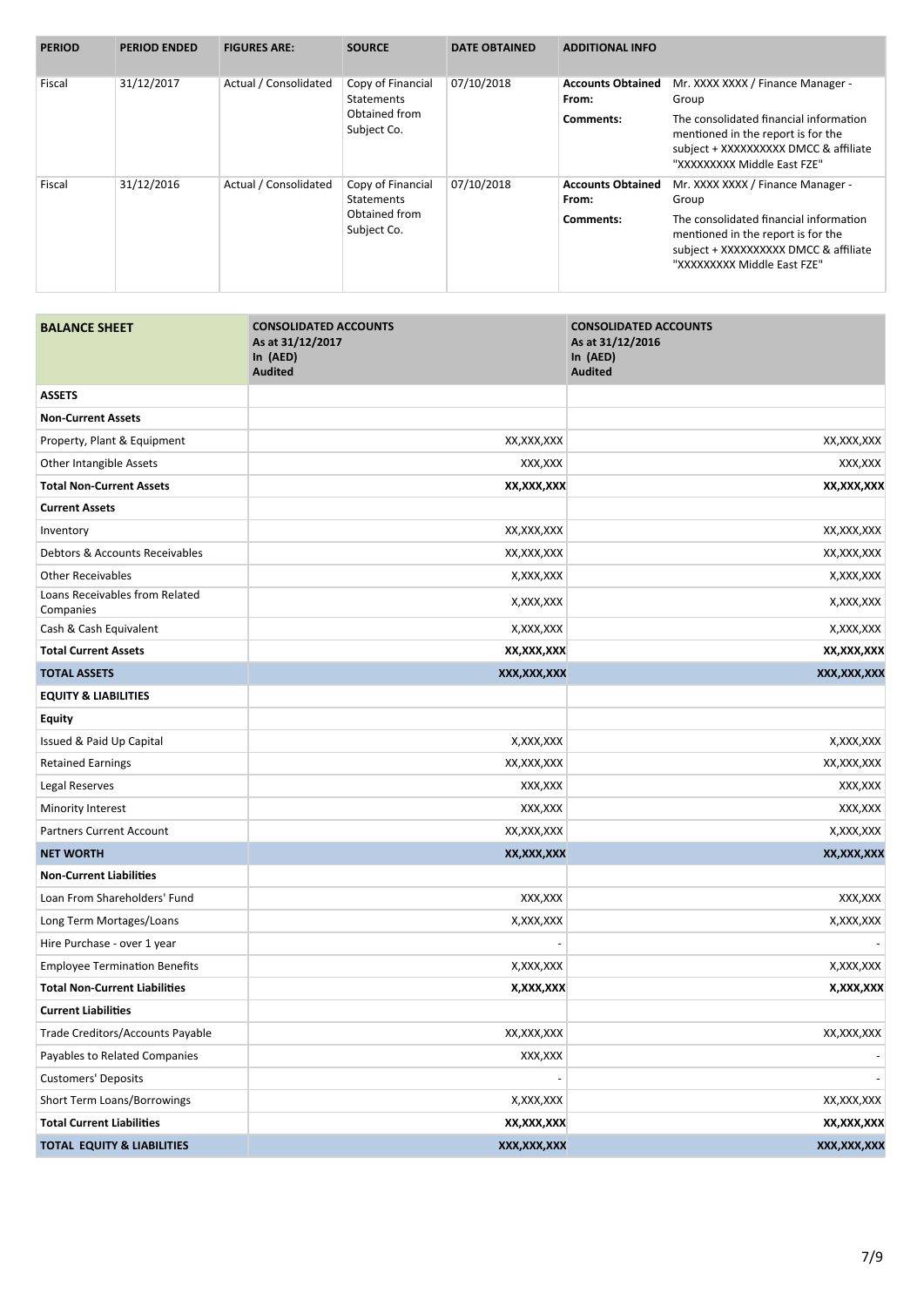| <b>PROFIT &amp; LOSS</b>                          | <b>CONSOLIDATED ACCOUNTS</b><br>01/01/2017 - 31/12/2017<br>In $(AED)$<br><b>Audited</b> | <b>CONSOLIDATED ACCOUNTS</b><br>01/01/2016 - 31/12/2016<br>In $(AED)$<br><b>Audited</b> |
|---------------------------------------------------|-----------------------------------------------------------------------------------------|-----------------------------------------------------------------------------------------|
| <b>Total Income</b>                               | XXX,XXX,XXX                                                                             | XXX,XXX,XXX                                                                             |
| Other Revenue                                     | XXX,XXX                                                                                 | XXX, XXX                                                                                |
| Cost of Sales                                     | XXX, XXX, XXX                                                                           | XXX, XXX, XXX                                                                           |
| Gross Profit / (Loss)                             | XX,XXX,XXX                                                                              | XX, XXX, XXX                                                                            |
| <b>Administration Expenses</b>                    | XX,XXX,XXX                                                                              | XX, XXX, XXX                                                                            |
| Selling, Advertising and Distribution<br>Expenses | X,XXX,XXX                                                                               | X, XXX, XXX                                                                             |
| <b>Other Operating Expenses</b>                   | X,XXX,XXX                                                                               | X, XXX, XXX                                                                             |
| Net Operating Income /(Loss)                      | XX,XXX,XXX                                                                              | XX, XXX, XXX                                                                            |
| Interest Receivable / Finance Income              | XX,XXX                                                                                  | XX,XXX                                                                                  |
| Interest Payable/Finance Costs                    | X,XXX,XXX                                                                               | X, XXX, XXX                                                                             |
| Profit /(Loss) Before Taxes                       | XX,XXX,XXX                                                                              | XX, XXX, XXX                                                                            |
| Profit /(Loss) After Taxes                        | XX,XXX,XXX                                                                              | XX, XXX, XXX                                                                            |
| <b>NET PROFIT/(LOSS)</b>                          | XX,XXX,XXX                                                                              | XX,XXX,XXX                                                                              |

#### **FINANCIAL RATIOS**

|                                        | 31/12/2017 | 31/12/2016 |
|----------------------------------------|------------|------------|
| <b>LIQUIDITY RATIOS</b>                |            |            |
| <b>Current Ratio</b>                   | X.XX       | X.XX       |
| <b>Acid Test Ratio</b>                 | X.XX       | X.XX       |
| <b>Accounts Payable / Sales Ratio</b>  | X.XX       | X.XX       |
| <b>Current Liabilities / Net Worth</b> | X.XX       | X.XX       |
| <b>Current Liabilities / Inventory</b> | X.XX       | X.XX       |
| <b>Total Liabilities / Net Worth</b>   | X.XX       | X.XX       |
| Fixed Assets / Net Worth (%)           | XX.XX      | XX.XX      |
| <b>PROFITABILITY RATIOS</b>            |            |            |
| Gross Profit Ratio (%)                 | XX.XX      | XX.XX      |
| Return on Capital Employed (ROCE)(%)   | XX.XX      | XX.XX      |
| Net Profit / Sales (%)                 | XX.XX      | XX.XX      |
| Return on Assets (%)                   | XX.XX      | XX.XX      |
| <b>EFFICIENCY RATIOS</b>               |            |            |
| Sales / Working Capital                | X.XX       | X.XX       |
| Assets / Sales (%)                     | XX.XX      | XX.XX      |
| <b>Return on Equity</b>                | XX.XX      | XX.XX      |
| <b>Average Inventory Period</b>        | XX.XX      | XX.XX      |
| <b>Average Collection Period</b>       | XX.XX      | XXX.XX     |
| Sales / Inventory                      | X.XX       | X.XX       |

# **DETRIMENTAL DATA**

**DETRIMENTAL DATA NEGATIVE DATA** No official sources are available for obtaining negative data